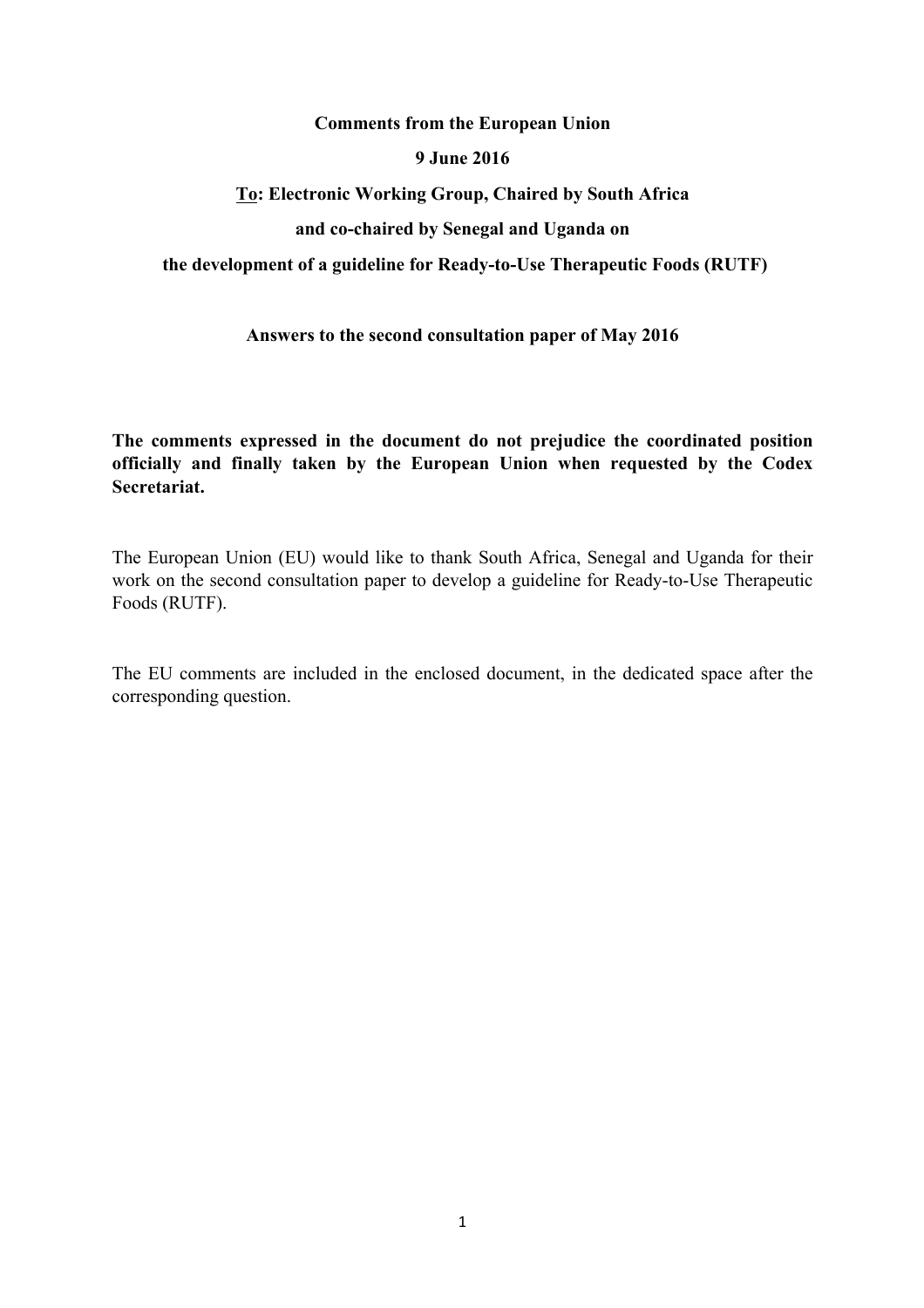# **DEVELOPMENT OF A GUIDELINE FOR READY TO USE THERAPEUTIC FOODS (RUTF)**

(Chaired by South Africa and co-chaired by Senegal and Uganda)

# **Second Consultation Paper**

# **May 2016**

## Please respond by **24th June 2016**

To: [tshitg@health.gov.za](mailto:tshitg@health.gov.za), [naickn@health.gov.za](mailto:naickn@health.gov.za), [iwanyenya@nda.or.ug](mailto:iwanyenya@nda.or.ug), and [moussa.ndong@ugb.edu.sn](mailto:moussa.ndong@ugb.edu.sn)

Name of Member Organisation: **EUROPEAN UNION** 

## **1. PURPOSE**

#### **PURPOSE**

## **1.1 Please provide comments and justification for your answers to the proposed text.**

The EU is of the view that the text should also refer to the upper age limit ("for children from the age of six 6 to 59 months...") in order to ensure consistency with the other sections of the document.

# **2. SCOPE**

#### **SCOPE**

**2.1 Do you agree with revised text?** 

**Yes No** 

2.2 Please suggest the wording and justification for your proposals.

**2.3** Do you agree with the proposed list of products to be excluded from the scope of the **guidelines?**

**No No** 

**2.4 Please provide comments and justification for your answers.**

The EU is of the view that the food categories to be excluded from the scope of the guideline should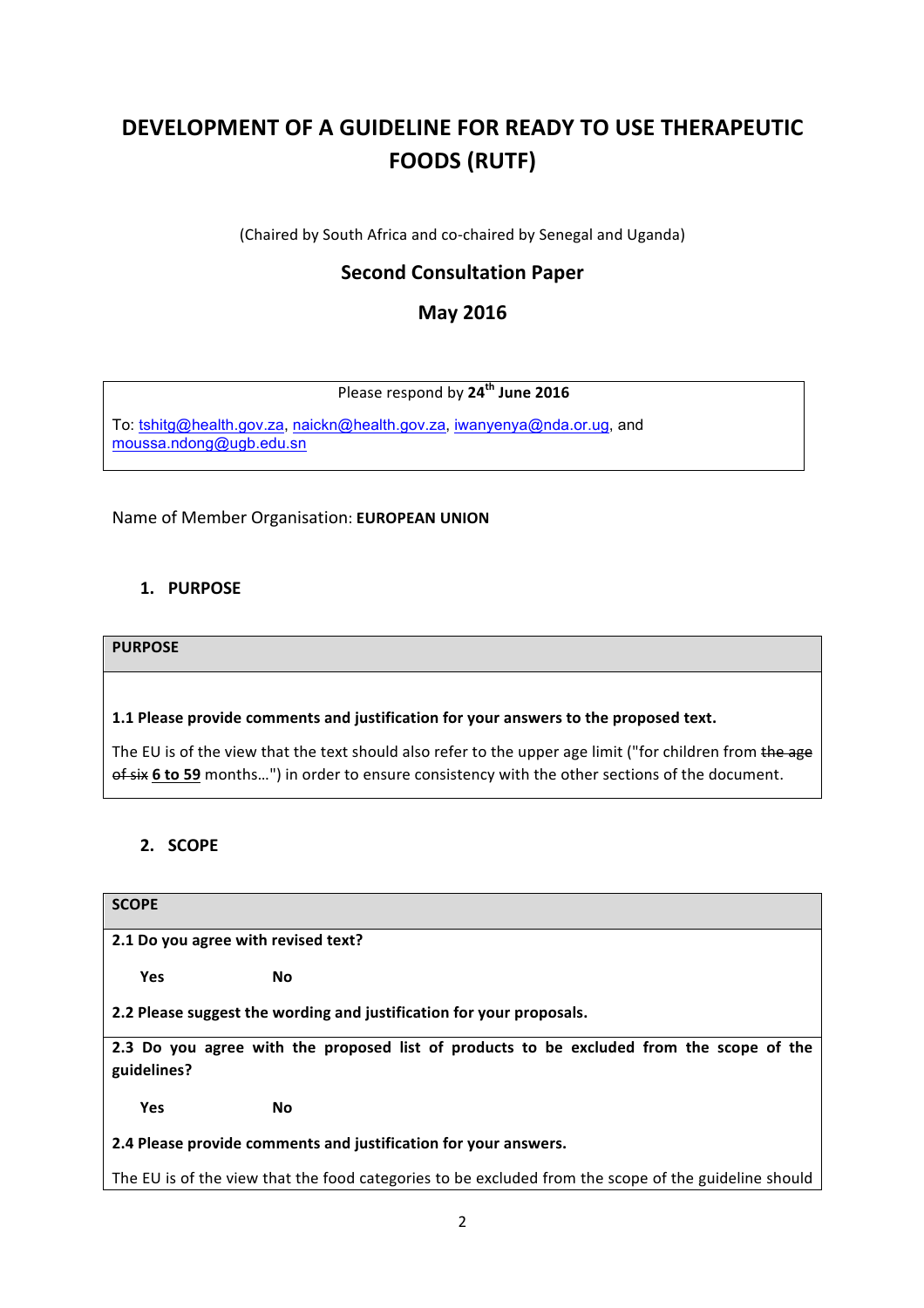be those for which doubts could arise on whether they are RUTF or not, and it is therefore necessary to clarify their exclusion. In this context, instead of referring to the broad concept of "complementary foods", it would be probably more useful to refer to "Formulated Complementary Foods for Older Infants and Young Children" (covered by the Codex Guidelines CAC/GL 8-1991). Also, if processed cereal based foods (covered by Codex Standard 74-1981) are included in the list, the same approach should be followed for "canned baby foods" (covered by Codex Standard 73-1981).

The EU would also like to obtain more information on what is covered by the expression "other products used to prevent or treat malnutrition".

## **3. DESCRIPTION**

## **DESCRIPTION**

## **3.1 Please provide comments on the suggested wording for the "Description".**

The EU agrees with the proposal to define "severe acute malnutrition" and with the additions proposed by the Chairs to the Description. In particular, as explained in the first round of consultation, the EU is in favour of referring to "dietary management" instead of "treatment", to ensure consistency with the language used in Codex Standard 180-1991 on foods for special medical purposes.

The EU would however kindly suggest to also add a reference to the upper age limit (59 months) in the Description, given that the lower age limit of 6 months is mentioned.

In addition, the EU would like to seek clarification on whether there is a specific reason to refer to "young children" (i.e. in CODEX language, children aged 12-36 months). Shouldn't the requirement that the foods are soft or crushable and easy to eat be valid also for infants aged 6-12 months or children aged 36-59 months? If this is the case, then it would be probably easier to refer, more generally, to "children" and not define "young children".

**3.2** Are there any additional terms that should be defined? **Yes No** 

Please suggest the terms and the provide justification for your proposals.

**3.3** Do you support the replacement of the word "treatment" by "dietary management" in order to align with the existing Codex text (i.e. CODEX STAN 180-1991)? **Yes**  x **No** 

(see above)

## **4. BASIC RAW MATERIALS AND INGREDIENTS**

#### **BASIC RAW MATERIALS AND INGREDIENTS**

**4.1 Please provide comments to the proposed wording on RUTF. Please provide justification and** rationale for your comments.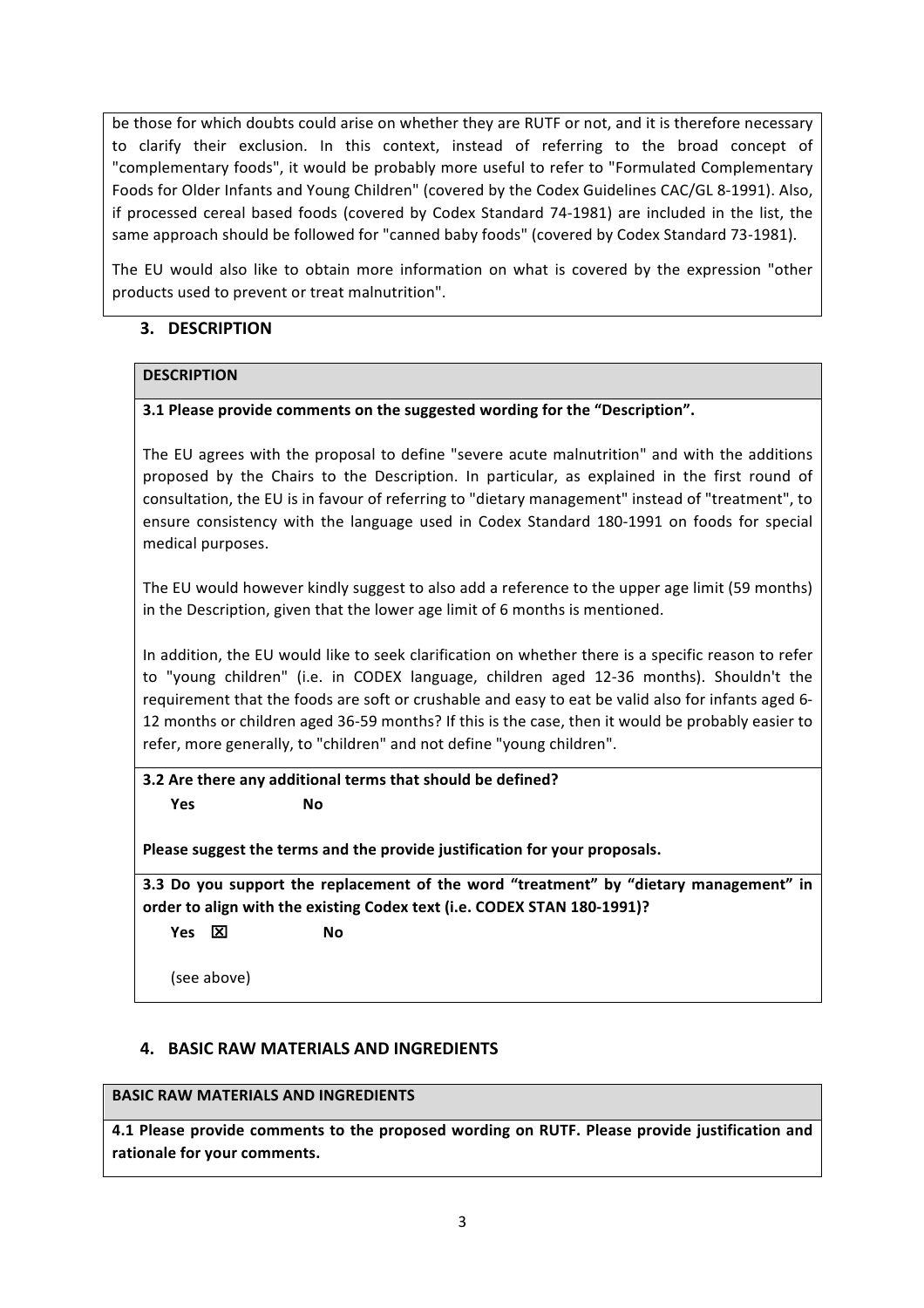**4.2** Do you agree with the proposed outline on basic raw materials and ingredients?

**Yes No** 

**4.3 If No, provide justification for your answer.** 

**4.4** Are there still other raw materials and ingredients that have not been covered in the proposed section on "Basic Raw Materials and Ingredients"?

**Yes No** 

Please provide the rationale and justification for your proposals.

4.5 Do you agree that the ingredients should be listed in descending order of proportion?

**Yes No** 

**4.6** Do you agree that the appropriate class names and specific names be declared for all **ingredients?**

**Yes No** 

## **4.7 Please provide the rationale and justification for your answer.**

The EU would like to seek clarification on the proposals related to the listing of ingredients in RUTF. Are the proposals relevant for the labelling of the products? If this is the case, then they should be discussed in the context of labelling requirements and not in this section.

## **4.8** Do you agree that the proposed statement be included under this section?

**Yes**  x **No** 

# **4.9 Please provide comments on the wording and the proposed text.**

The EU would like to note that, since RUTF are foods for special medical purposes, they are in any case covered by the provisions of Codex Standard 180-1991. It is therefore important to ensure consistency with the language used in that Standard.

In particular, as regards the statement on alternative formulations for RUTF, language should be consistent with section 3 of Standard 180-1991, which states: "The formulation of foods for special *medical purposes should be based on sound medical and nutritional principles. Their use should have been* demonstrated, by scientific evidence, to be safe and beneficial in meeting the nutritional *requirements of the persons for whom they are intended*" (...).

With respect to the reference to "treating" severe acute malnutrition, the EU would like to refer to its previous comments and to its preference for the expression "dietary management".

# **5. NUTRITIONAL COMPOSITION AND QUALITY FACTORS**

## **NUTRITIONAL COMPOSITION**

# **Vitamins and Minerals**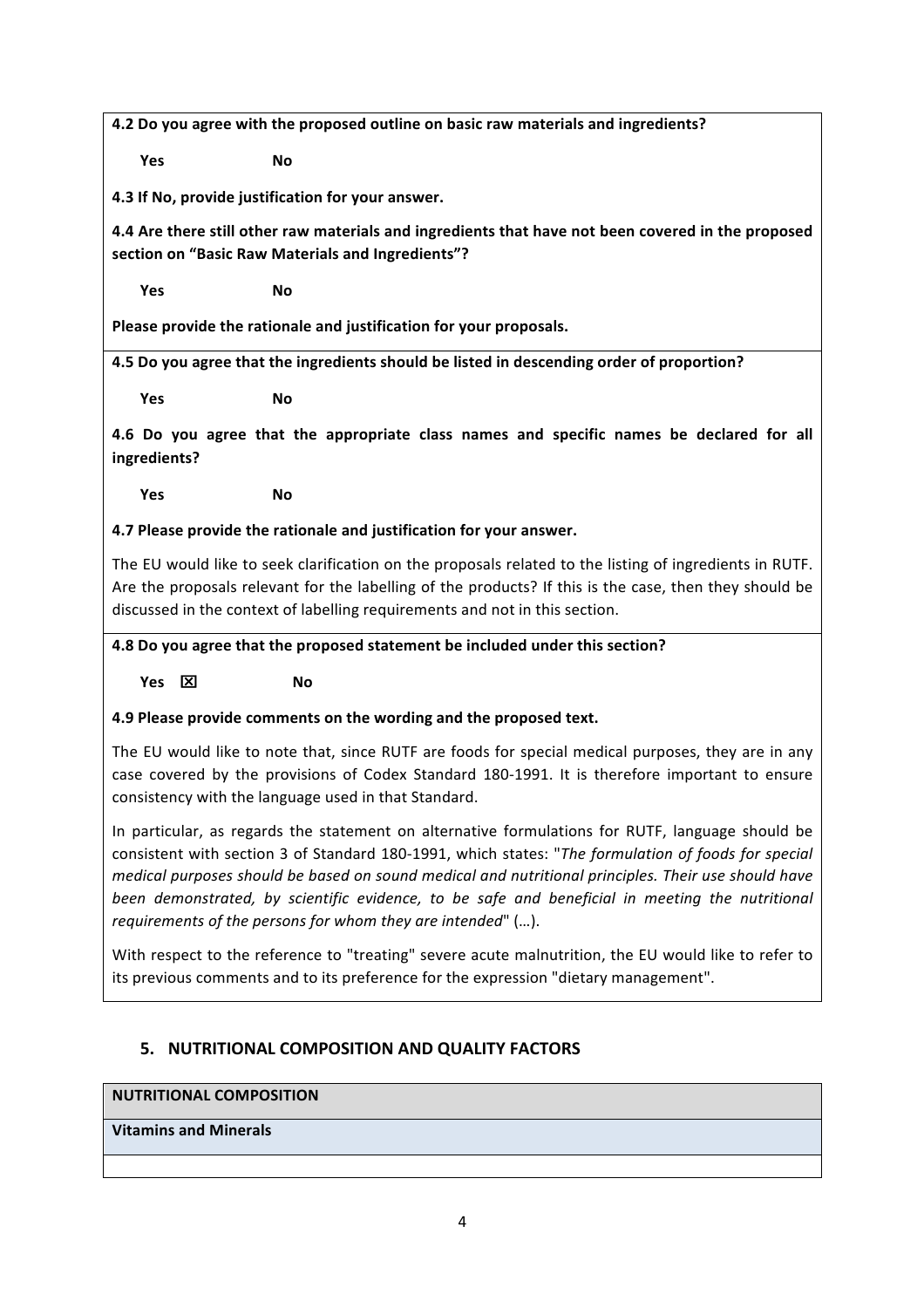**5.1** Do you support the setting of minimum and maximum levels for vitamins and minerals for the **RUTF** products?

**Yes**  $\boxed{\mathbf{X}}$  No

5.2 Are there any proposals you want to make with regard to the minimum and maximum levels? Please provide the rationale and the scientific evidence for your proposals.

The project document agreed at CCNFSDU37 underlines that the nutritional composition of RUTF should be based on relevant WHO documents and their future modification. The EU is therefore of the view that WHO should provide its opinion on all cases where the proposed composition diverges from the recommendations in WHO's documents.

Essential Fatty acids (omega-3 and omega-6)

**5.3** Do you support the revision and setting of minimum levels for essential fatty acids in RUTF?

**5.4** Are there any proposals you want to make with regard to the minimum levels? Please provide the rationale and the scientific evidence for your proposals.

**Additional Nutrients**

**5.5** Do you support the addition of other nutrients such as manganese in the nutritional composition for RUTF?

**5.6 Please indicate the nutrients to be added and provide scientific justification for your proposals.** 

**Measuring Protein Quality**

5.7 Should this statement "50% of protein sources from milk products" be removed or amended?

**5.8** If Yes, provide the draft wording for the proposed statement and the justification.

**5.9** Should other methods be considered if the PDCAAS digestibility of a protein could not be determined due to other technical reasons? For example, biological assays or calculated from published data on essential amino acid patterns of dietary proteins and their digestibility.

**Pre and pro-biotic** 

**5.10 Should pre- and pro-biotic be considered as optional ingredients in RUTF?**

Please provide the rationale and justification for your answer.

## **6. CONTAMINANTS**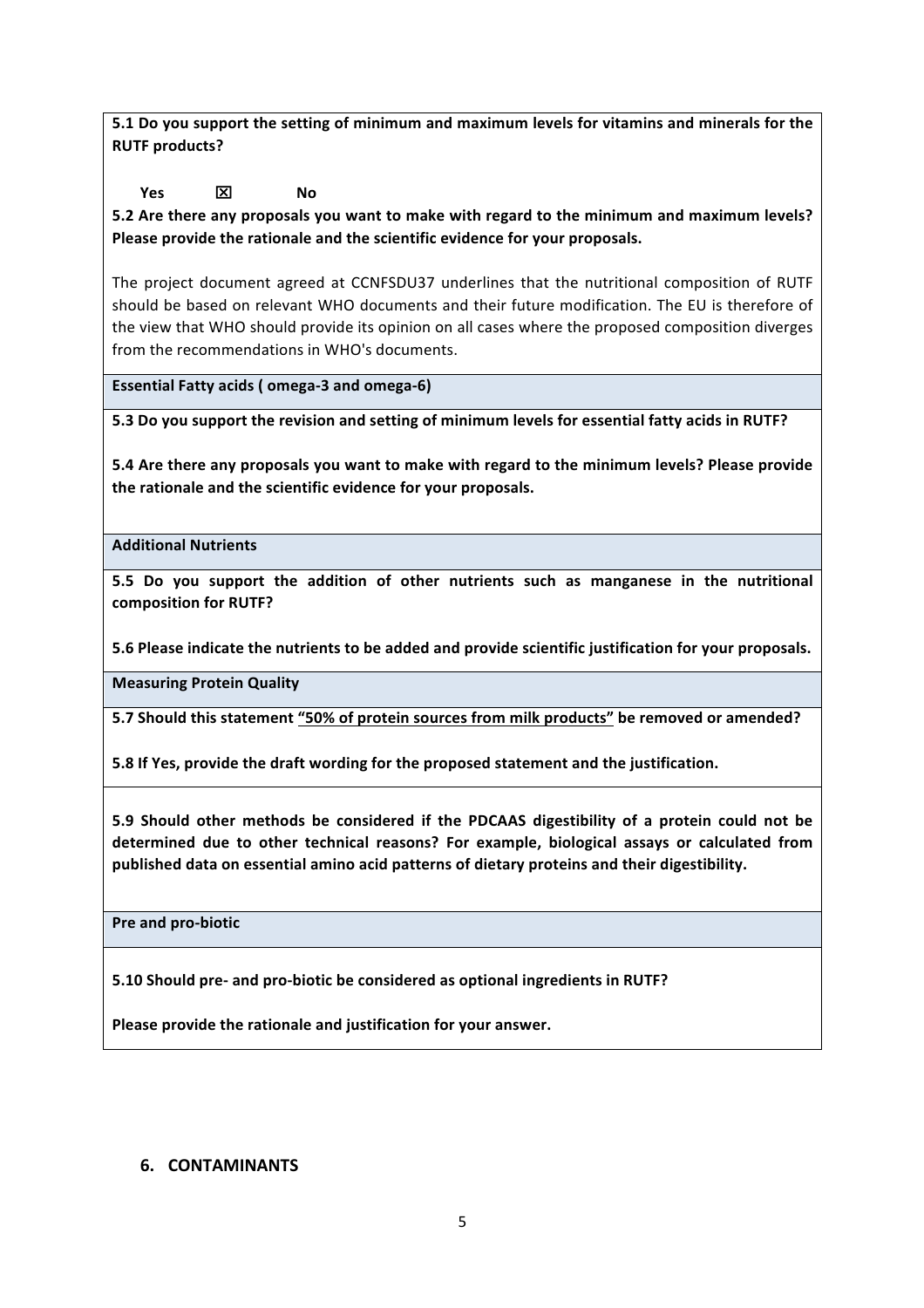#### **CONTAMINANTS**

#### **6.1 Do you agree with the proposed wording and sub-sections?**

**Yes No** 

The EU agrees that this section should not lay down specific levels, but simply make a crossreference to the levels provided by relevant CODEX texts (e.g. the General Standard for contaminants and toxins in food and feed).

This would also ensure that the section remains up-to-date if those levels are revised in the future.

## **7. TECHNOLOGIES FOR AND FEFECT FOR PROCESSING**

**TECHNOLOGIES FOR AND EFFECT FOR PROCESSING** 

**7.1** Do you agree with the revised section and proposed sub-sections? **Yes No** 

#### **8. METHODS OF ANALYSIS AND SAMPLING**

**METHODS OF ANALYSIS AND SAMPLING** 

8.1 Are there any other issues that should be considered under this section?

## **9. HYGIENE**

**HYGIENE**

9.1 Are there any other issues that should be considered under this section?

## **10. PACKAGING**

## **PACKAGING**

**10.1** Do you agree that RUTF should be packaged into single-use sachets to minimize the risk of **contamination at home?** 

**Yes No** 

10.2 What should be the volume ranges of single-use sachets?

**10.3** What should be the nutritional content ranges (e.g. macronutrients) of a single-use sachet?